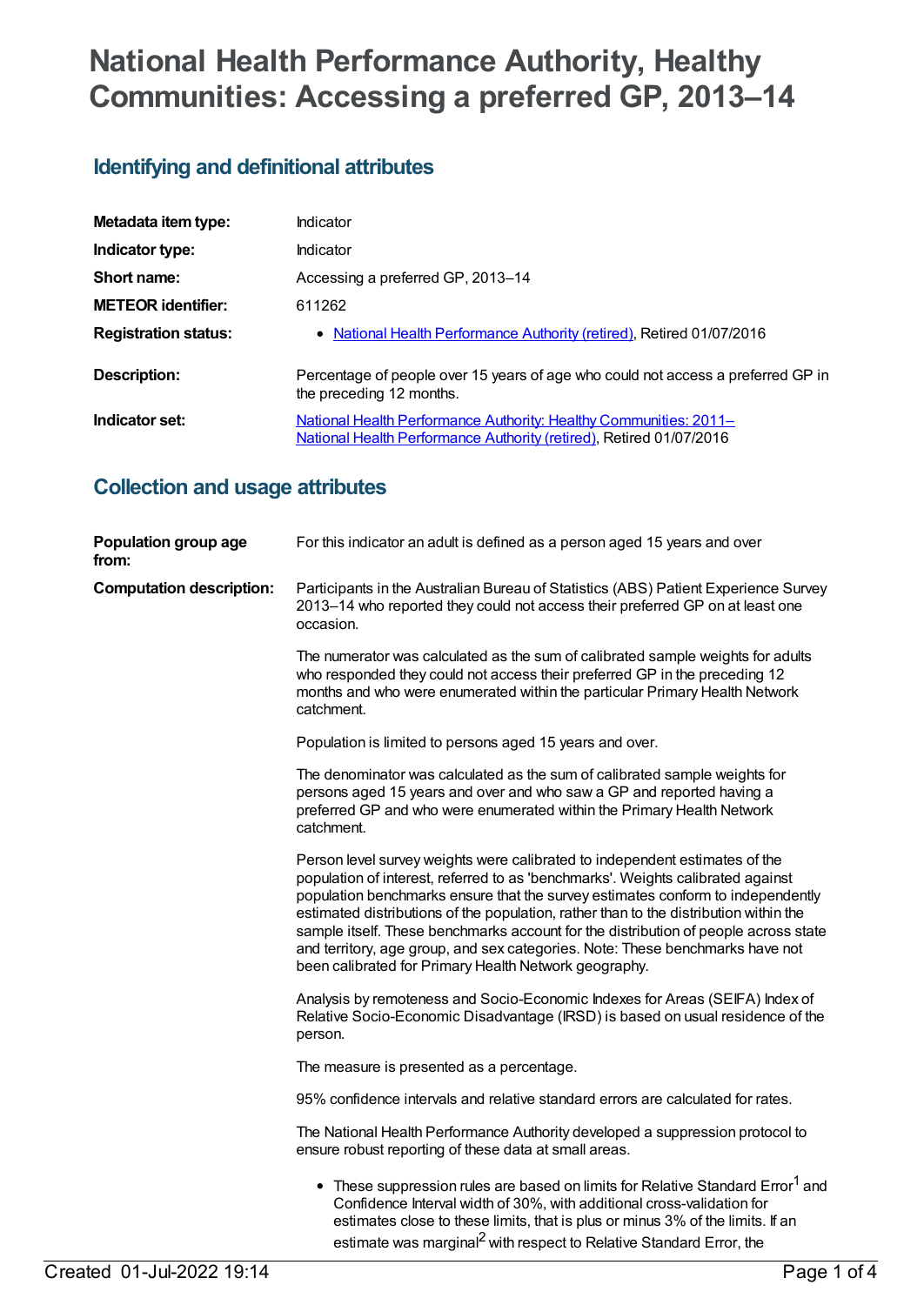|                                          | Confidence Interval width was used as the deciding factor. If an estimate was<br>marginal <sup>2</sup> with respect to Confidence Interval width, then Relative Standard<br>Error is used as the deciding factor<br>• Data were supressed based on the following rules:                                                                                                                                                                                                                                                    |
|------------------------------------------|----------------------------------------------------------------------------------------------------------------------------------------------------------------------------------------------------------------------------------------------------------------------------------------------------------------------------------------------------------------------------------------------------------------------------------------------------------------------------------------------------------------------------|
|                                          | - Relative Standard Error of 33% or greater, or                                                                                                                                                                                                                                                                                                                                                                                                                                                                            |
|                                          | - Confidence Interval (95%) width of 33% or greater, or                                                                                                                                                                                                                                                                                                                                                                                                                                                                    |
|                                          | - Relative Standard Error between 27% and 33%, with significantly <sup>3</sup> wider<br>Confidence Interval width than the average for that indicator, or                                                                                                                                                                                                                                                                                                                                                                  |
|                                          | - Confidence Interval width between 27% and 33%, with significantly <sup>3</sup> wider<br>Relative Standard Error than the average for that indicator.                                                                                                                                                                                                                                                                                                                                                                     |
|                                          | 1. For a dichotomous proportion, Relative Standard Error can be defined as the ratio of the standard<br>error and the minimum of the estimate and its complement (100%-estimate).                                                                                                                                                                                                                                                                                                                                          |
|                                          | 2. In this context, marginal is defined as within 10% of the 30% limit, or +/-3%                                                                                                                                                                                                                                                                                                                                                                                                                                           |
|                                          | 3. In this context, statistical significance is defined as at least two standard deviations above<br>average.                                                                                                                                                                                                                                                                                                                                                                                                              |
|                                          | The ABS Patient Experience survey does not include individuals living in discrete<br>indigenous communities. As a result, estimates derived for Northern Territory may<br>not be adequately representative. Results for Northern Territory have been<br>excluded from the tables and maps on the www.MyHealthyCommunities.gov.au<br>website. Data for Northern Territory (excluding discrete indigenous communities)<br>are available in the excel downloads available via the<br>www.MyHealthyCommunities.gov.au website. |
| <b>Computation:</b><br><b>Numerator:</b> | (Numerator $\div$ Denominator) x 100<br>Number of persons aged 15 years and over who reported they could not access a                                                                                                                                                                                                                                                                                                                                                                                                      |
|                                          | preferred GP in the preceding 12 months.                                                                                                                                                                                                                                                                                                                                                                                                                                                                                   |
| <b>Numerator data elements:</b>          | Data Element / Data Set                                                                                                                                                                                                                                                                                                                                                                                                                                                                                                    |
|                                          | Person-age, total years N[NN]                                                                                                                                                                                                                                                                                                                                                                                                                                                                                              |
|                                          | <b>Data Source</b>                                                                                                                                                                                                                                                                                                                                                                                                                                                                                                         |
|                                          | <b>ABS Patient Experience Survey (PEx)</b>                                                                                                                                                                                                                                                                                                                                                                                                                                                                                 |
|                                          | Guide for use                                                                                                                                                                                                                                                                                                                                                                                                                                                                                                              |
|                                          | Data source type: Survey                                                                                                                                                                                                                                                                                                                                                                                                                                                                                                   |
|                                          | Data Element / Data Set-                                                                                                                                                                                                                                                                                                                                                                                                                                                                                                   |
|                                          | Person-self-reported having a preferred GP, yes/no code N                                                                                                                                                                                                                                                                                                                                                                                                                                                                  |
|                                          | Data Source                                                                                                                                                                                                                                                                                                                                                                                                                                                                                                                |
|                                          | <b>ABS Patient Experience Survey (PEx)</b>                                                                                                                                                                                                                                                                                                                                                                                                                                                                                 |
|                                          | Guide for use                                                                                                                                                                                                                                                                                                                                                                                                                                                                                                              |
|                                          | Data source type: Survey                                                                                                                                                                                                                                                                                                                                                                                                                                                                                                   |
| Denominator:                             | Total number of persons aged 15 years who saw a GP for their own health in the<br>preceding 12 months and reported having a preferred GP.                                                                                                                                                                                                                                                                                                                                                                                  |